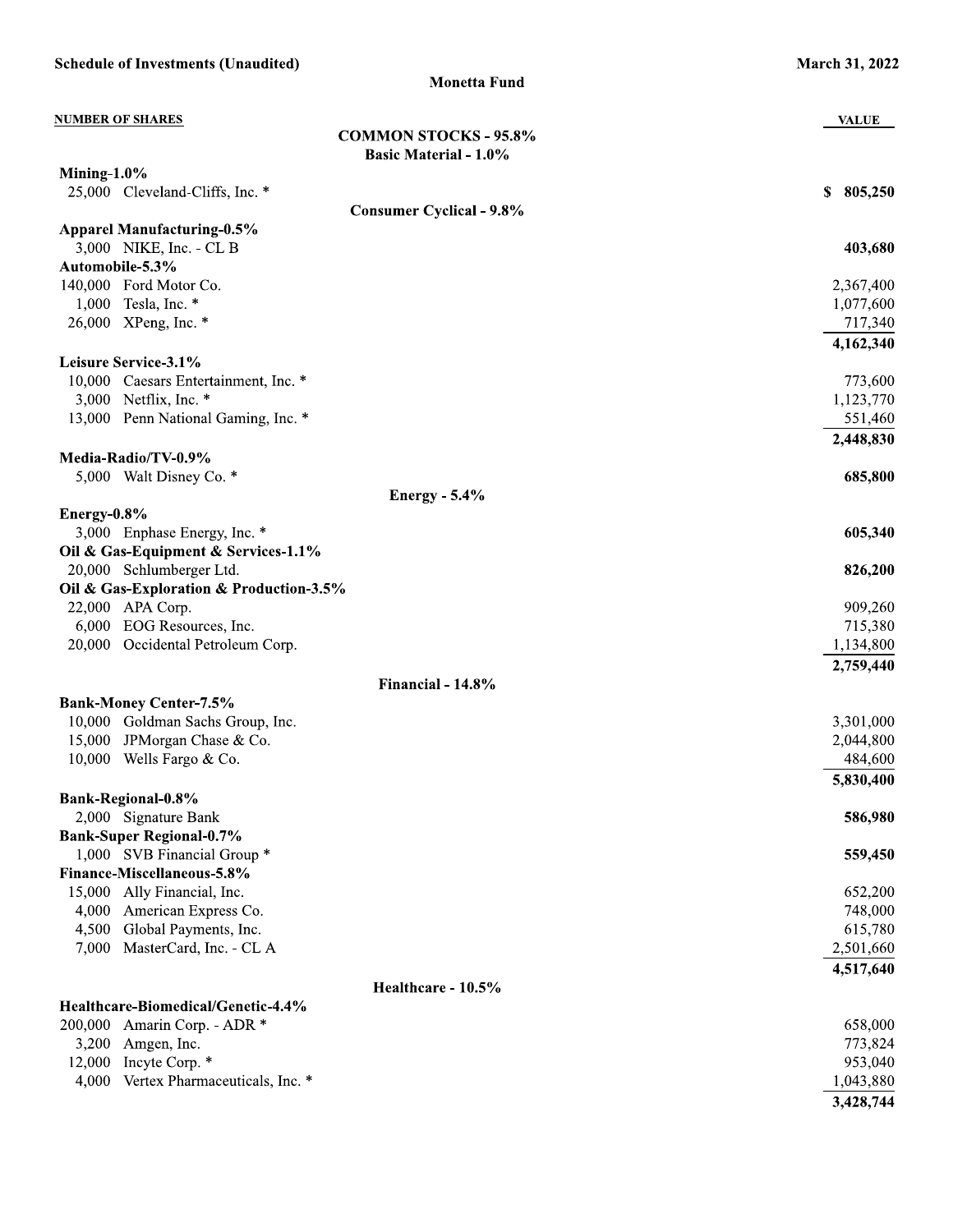| Healthcare-Drug/Diversified-2.7%                                      |              |
|-----------------------------------------------------------------------|--------------|
| 6,000 AbbVie, Inc.                                                    | 972,660      |
| 14,000 Merck & Co., Inc.                                              | 1,148,700    |
|                                                                       | 2,121,360    |
| Healthcare-Patient Care-3.4%                                          |              |
| 2,200 Laboratory Corporation of America Holdings *                    | 580,052      |
| 4,000 UnitedHealth Group, Inc.                                        | 2,039,880    |
| <b>Retail - 13.2%</b>                                                 | 2,619,932    |
| Retail-Major Chain-3.7%                                               |              |
| 5,000 Costco Wholesale Corp.                                          | 2,879,250    |
| Retail-Restaurant-2.4%                                                |              |
| 600 Chipotle Mexican Grill, Inc. *                                    | 949,218      |
| 2,000 McDonald's Corp.                                                | 494,560      |
| 5,000 Starbucks Corp.                                                 | 454,850      |
|                                                                       | 1,898,628    |
| Retail-Specialty-7.1%                                                 |              |
| 1,700 Amazon.com, Inc. *<br>Technology - 34.4%#                       | 5,541,915    |
| <b>Computer Data Storage-8.1%</b>                                     |              |
| 32,000 Apple, Inc.                                                    | 5,587,520    |
| 20,000 HP, Inc.                                                       | 726,000      |
|                                                                       | 6,313,520    |
| Computer-Software-7.8%                                                |              |
| 15,000 Cisco Systems, Inc.                                            | 836,400      |
| 4,000 Crowdstrike Holdings, Inc. *                                    | 908,320      |
| 12,000 Microsoft Corp.                                                | 3,699,720    |
| 3,000 salesforce.com, Inc. *                                          | 636,960      |
|                                                                       | 6,081,400    |
| Electronic-Semiconductor-9.1%                                         |              |
| 20,000 Advanced Micro Devices, Inc. *                                 | 2,186,800    |
| 10,000 Micron Technology, Inc.                                        | 778,900      |
| 13,000 NVIDIA Corp.                                                   | 3,547,180    |
| 4,000 QUALCOMM, Inc.                                                  | 611,280      |
| Internet-8.2%                                                         | 7,124,160    |
| 2,100 Alphabet, Inc. - CL C $*$                                       | 5,865,279    |
| 14,000 Twitter, Inc. *                                                | 541,660      |
|                                                                       | 6,406,939    |
| <b>Telecommunication Service-1.2%</b>                                 |              |
| 7,000 T-Mobile US, Inc. *                                             | 898,450      |
| Transportation - 6.7%                                                 |              |
| Airline-6.7%                                                          |              |
| 60,000 Delta Air Lines, Inc. *                                        | 2,374,200    |
| 62,000 Southwest Airlines Co. *                                       | 2,839,600    |
|                                                                       | 5,213,800    |
| Total Common Stocks (Cost \$43,682,234)                               | 74,719,448   |
| <b>MONEY MARKET FUNDS - 4.3%</b>                                      |              |
| 3,385,965 First American Government Obligations Fund - Class X, 0.19% | 3,385,965    |
| Total Money Market Funds (Cost \$3,385,965)                           | 3,385,965    |
| Total Investments (Cost \$47,068,199) - 100.1%                        | 78,105,413   |
| Liabilities in Excess of Other Assets - (0.1)%                        | (64, 801)    |
| <b>TOTAL NET ASSETS - 100.0%</b>                                      | \$78,040,612 |